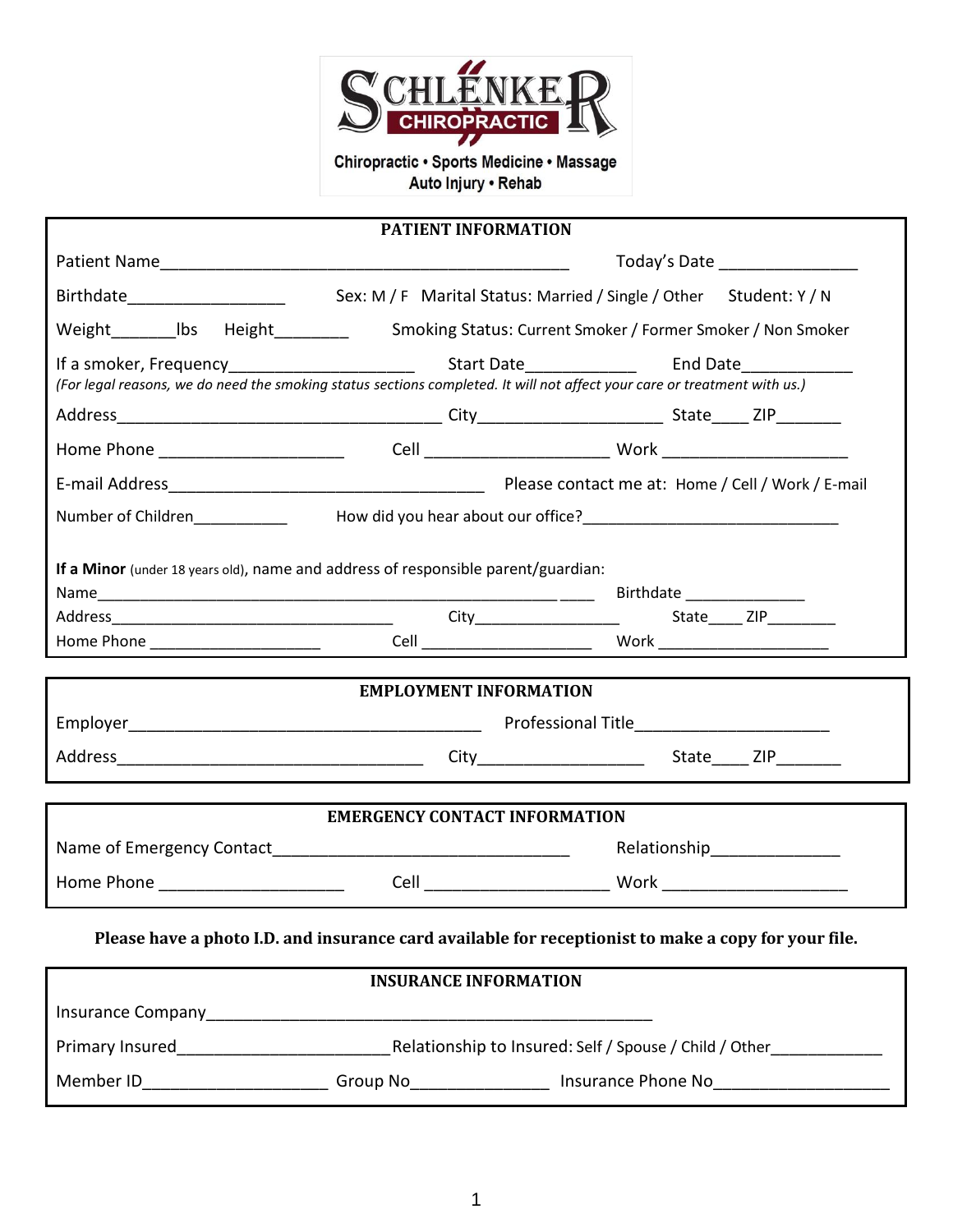| <b>CHIEF COMPLAINT</b>                                                                                      |  |  |
|-------------------------------------------------------------------------------------------------------------|--|--|
|                                                                                                             |  |  |
|                                                                                                             |  |  |
|                                                                                                             |  |  |
|                                                                                                             |  |  |
|                                                                                                             |  |  |
|                                                                                                             |  |  |
|                                                                                                             |  |  |
|                                                                                                             |  |  |
|                                                                                                             |  |  |
| Since onset, is the condition getting: Better Worse<br>Same                                                 |  |  |
|                                                                                                             |  |  |
|                                                                                                             |  |  |
| Is Condition: Job Related___________ Auto Related__________ Home Injury__________ Fall_____<br>Other $\_\_$ |  |  |
|                                                                                                             |  |  |
|                                                                                                             |  |  |
|                                                                                                             |  |  |
| Have you been treated for any health conditions in the last year? $Y/N$ If yes, please explain:             |  |  |
|                                                                                                             |  |  |

| <b>PAST HEALTH</b>                                                                                              |
|-----------------------------------------------------------------------------------------------------------------|
|                                                                                                                 |
|                                                                                                                 |
| Fractures/Broken Bones                                                                                          |
| Major Trauma/Car Accidents <b>Example 2018</b>                                                                  |
|                                                                                                                 |
| Last Doctor Seen _________________                                                                              |
| Last Physical and the control of the control of the control of the control of the control of the control of the |
|                                                                                                                 |

| <b>FAMILY HISTORY</b>                                                                                                                                                                                                          |  |  |
|--------------------------------------------------------------------------------------------------------------------------------------------------------------------------------------------------------------------------------|--|--|
| Please list family members affected by the following:                                                                                                                                                                          |  |  |
| Cancer                                                                                                                                                                                                                         |  |  |
| Diabetes                                                                                                                                                                                                                       |  |  |
| Heart Disease and the contract of the contract of the contract of the contract of the contract of the contract of the contract of the contract of the contract of the contract of the contract of the contract of the contract |  |  |
| Osteoporosis                                                                                                                                                                                                                   |  |  |
| <b>Genetic Diseases</b>                                                                                                                                                                                                        |  |  |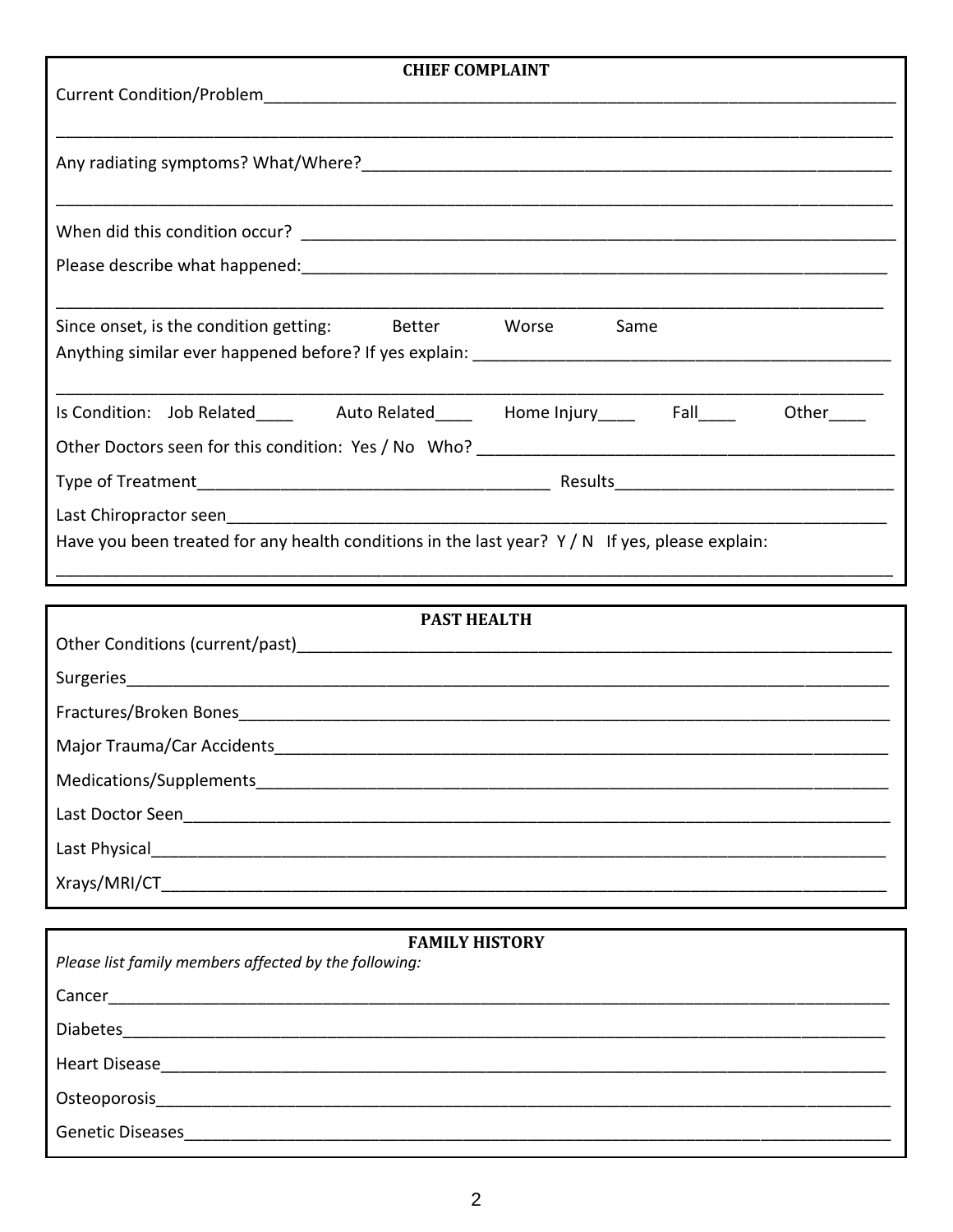## Please UNDERLINE conditions you have had PREVIOUSLY and CIRCLE conditions you have (NOW

| <b>DIABETES</b>                                                                                                                                                       | <b>CANCER</b>          | <b>HEART DISEASE</b>            |
|-----------------------------------------------------------------------------------------------------------------------------------------------------------------------|------------------------|---------------------------------|
| <b>LOW BACK PAIN</b>                                                                                                                                                  | PAIN BETWEEN SHOULDERS | <b>NECK PAIN</b>                |
| <b>ARM PAIN</b>                                                                                                                                                       | JOINT PAIN/STIFFNESS   | <b>WALKING PROBLEMS</b>         |
| <b>NUMBNESS</b>                                                                                                                                                       | <b>PARALYSIS</b>       | DIFFICULTY CHEWING/CLICKING JAW |
| <b>DIZZINESS</b>                                                                                                                                                      | <b>FORGETFULNESS</b>   | CONFUSION/DEPRESSION            |
| <b>FAINTING</b>                                                                                                                                                       | <b>CONVULSIONS</b>     | COLD/TINGLING EXTREMITIES       |
| <b>ALLERGIES</b>                                                                                                                                                      | <b>LOSS OF SLEEP</b>   | <b>FEVER</b>                    |
| <b>HEADACHES</b>                                                                                                                                                      | <b>SINUS TROUBLE</b>   | DIGESTIVE DISTURBANCES          |
| <b>LOSS OF CONSCIOUSNESS</b>                                                                                                                                          | <b>ARTHRITIS</b>       | <b>OSTEOPOROSIS</b>             |
|                                                                                                                                                                       |                        | <b>Right Side</b>               |
| Mark the exact location of your symptoms<br>on the diagram:<br>$A = Ache$<br>$P = Pins & Needles$<br>$B = Burning$<br>$S =$ Stabbing<br>$N =$ Numbness<br>$O = Other$ | $\mathbf R$<br>Îй      | $\mathbf R$<br>L<br>L<br>₩      |

Comments:

Please indicate how your pain affects you in the six categories of daily living listed below. PLEASE CIRCLE THE NUMBER WHICH BEST DESCRIBES HOW MUCH YOUR PAIN AFFECTS YOUR TYPICAL ACTIVITIES. **"0" signifies that your pain does NOT affect your activity level and "10" signifies that ALL activities in which you would normally be involved have been disrupted or prevented by your pain.** 1. Completing Family/Home Responsibilities. Ex. Chores and duties around the house (laundry) and errands or favors for other family members (driving the kids to school). 0 1 2 3 4 5 6 7 8 9 10 2. Recreation. Ex. Hobbies, sports, and other similar leisure time activities. 0 1 2 3 4 5 6 7 8 9 10 3. Social Activity. Ex. Activities which involve participation with friends and acquaintances other than family members (parties, theater, concerts, dining out, and other social functions). 0 1 2 3 4 5 6 7 8 9 10 4. Occupation. Ex. Activities that are part of or directly related to your job. This also includes non-paying jobs such as volunteer work. 0 1 2 3 4 5 6 7 8 9 10 5. Self Care. Ex. Activities which involve personal maintenance and independent daily living (taking a shower, driving, getting dressed, etc.) 0 1 2 3 4 5 6 7 8 9 10 6. Life-Support Activity. Activities which support basic life behaviors (eating, sleeping, and breathing) 0 1 2 3 4 5 6 7 8 9 10

**Left Side**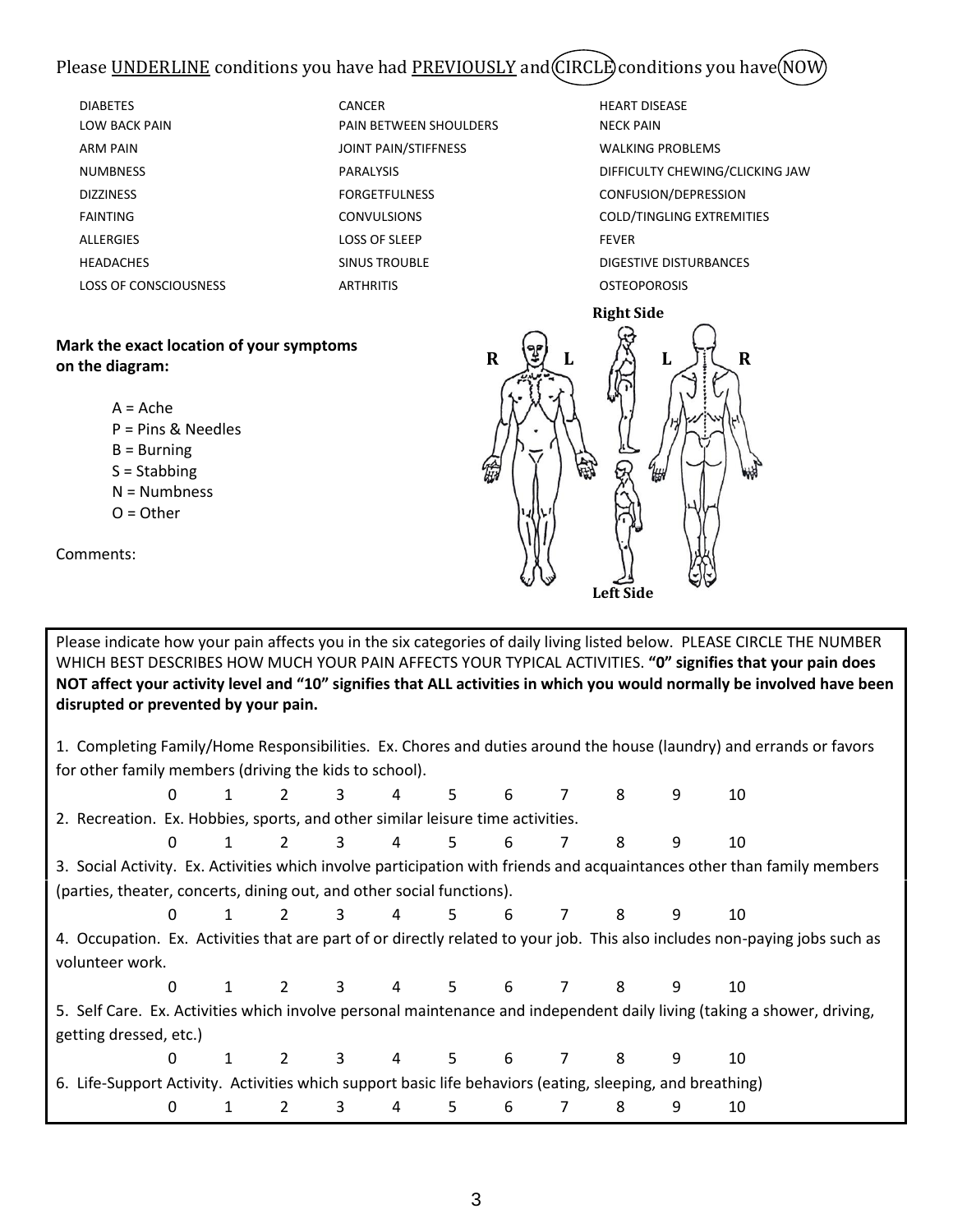

### **Consent to Treatment**

I wish to receive examinations and treatment provided at Schlenker Chiropractic. The diagnosis and methods of treatment have been explained to me.

I understand that individuals respond differently to treatment and that there is no guarantee of results during any treatment. I understand the examination and treatment involve certain risks and those risks have been explained or communicated to me.

I therefore authorize Dr. Schlenker to examine and treat me to the extent that he deems suitable.

|                                                             | Date: ______________ |  |
|-------------------------------------------------------------|----------------------|--|
|                                                             |                      |  |
| The patient is unable to consent for the following reasons: |                      |  |
| I therefore give consent on the patient's behalf.           | Date: ______________ |  |
|                                                             |                      |  |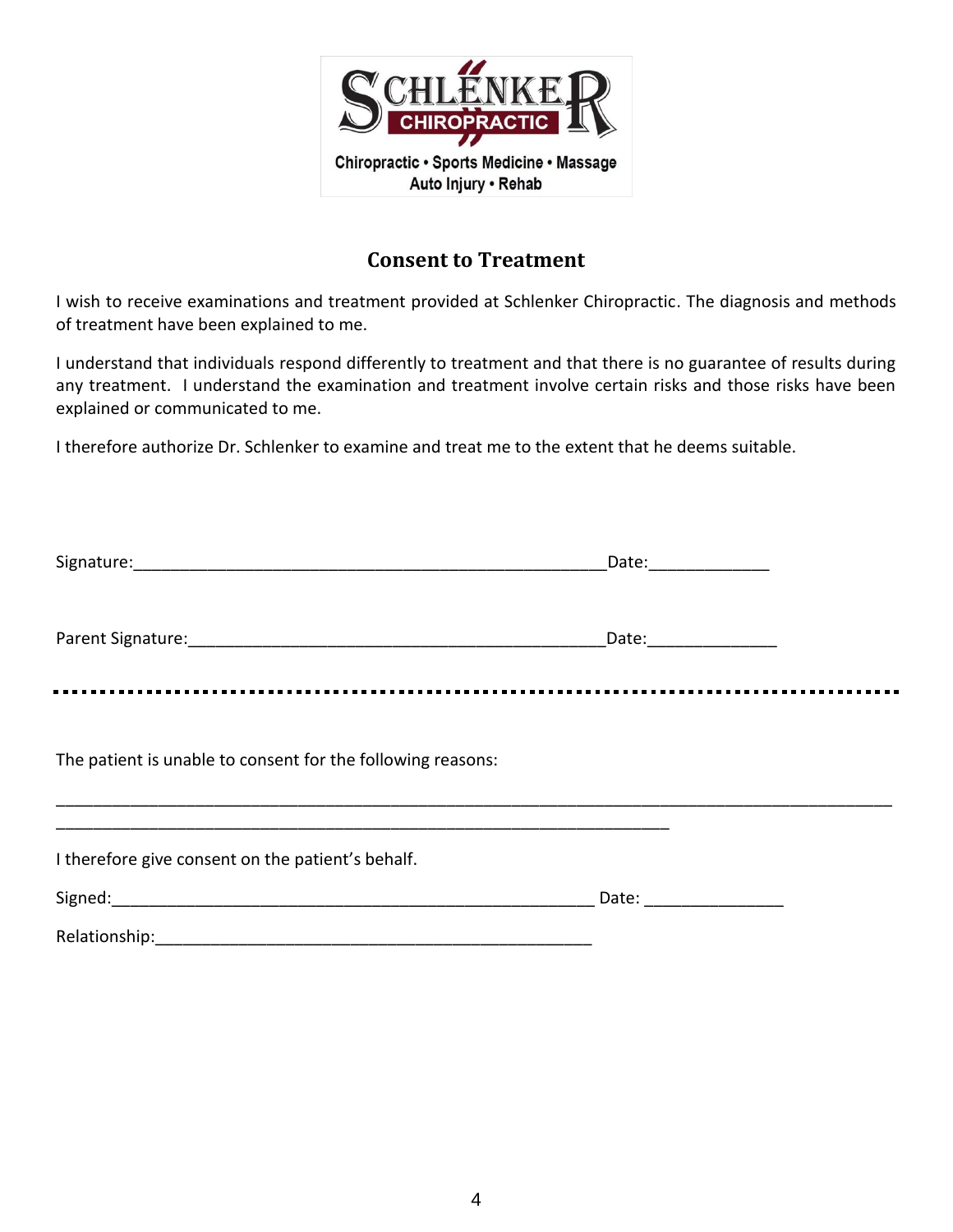

Auto Injury . Rehab

# **Financial and Cancellation Policies**

Thank you for choosing our office to meet your chiropractic and massage healthcare needs. It is our optimal goal to provide you and your family with the highest quality of care, while maintaining a friendly and relaxing environment. In order to keep our standard of care at a level which best serves your healthcare needs, we ask you to please observe the following guidelines.

#### **Office and Financial Policies**

We require you to pay at the time we provide services to you. If your insurance covers chiropractic and/or massage therapy, we require you to pay any remaining deductible and the co-payment, which is the amount not covered by your insurance company, at the time we provide service to you. For your convenience, we accept cash, check, Visa, MasterCard, and Discover.

We cannot emphasize too strongly that the extent of your insurance benefits is a contract between you, your employer and your insurance company. WE are not a party to that contract. As your chiropractic and massage healthcare provider, our relationship is only with you, not your insurance company. While the filing of insurance claims is a courtesy that we extend our clients, all charges are your responsibility from the date that the services were rendered. We will help you by processing your insurance claim form and sending it in promptly, however, we highly recommend that you know your specific chiropractic and massage therapy benefits before your care begins. This can be done by calling your insurance company, as you are financially responsible for any of the charges not covered by your insurance.

#### **Cancellation Policy**

The office requires a minimum of 24 hours notice if an appointment must be rescheduled. If less than 24 hours notice has been given a fee will be assessed. In the event that no notice is given and the client does not show up for their appointment, then you will be required to pay the full cost of the treatment booked.

**I accept full financial responsibility for expenses incurred at Schlenker Chiropractic.** 

**I accept full financial responsibilities for failures on my part to provide or know my insurance benefits information at the time services are rendered.** 

**I have read and understand the above conditions.**

**\_\_\_\_\_\_\_\_\_\_\_\_\_\_\_\_\_\_\_\_\_\_\_\_\_\_\_\_\_\_\_\_\_\_\_\_\_\_\_ \_\_\_\_\_\_\_\_\_\_\_** 

**Signature of Responsible Party Convertision Cate Date**